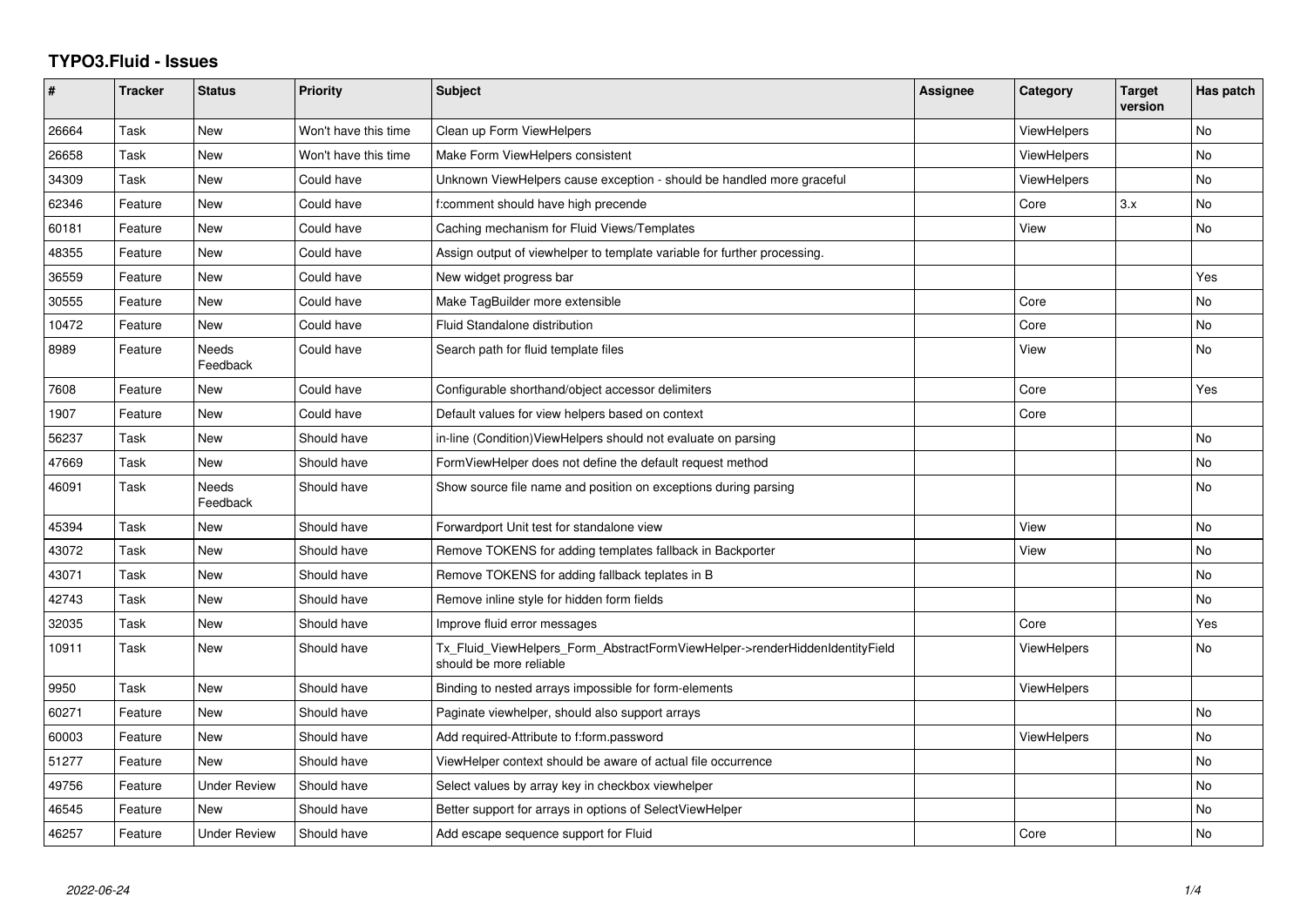| #     | <b>Tracker</b> | <b>Status</b>            | <b>Priority</b> | Subject                                                                                   | <b>Assignee</b> | Category    | <b>Target</b><br>version | Has patch |
|-------|----------------|--------------------------|-----------------|-------------------------------------------------------------------------------------------|-----------------|-------------|--------------------------|-----------|
| 45345 | Feature        | <b>Needs</b><br>Feedback | Should have     | Easy to use comments for fluid that won't show in output                                  |                 |             |                          |           |
| 45153 | Feature        | New                      | Should have     | f:be.menus.actionMenuItem - Detection of the current select option is insufficient        |                 |             |                          | No        |
| 42397 | Feature        | New                      | Should have     | Missing viewhelper for general links                                                      |                 |             |                          | <b>No</b> |
| 40081 | Feature        | New                      | Should have     | Allow assigned variables as keys in arrays                                                |                 |             |                          | No        |
| 39936 | Feature        | <b>New</b>               | Should have     | registerTagAttribute should handle default values                                         |                 | ViewHelpers |                          | No        |
| 38130 | Feature        | New                      | Should have     | Checkboxes and multiple select fields should have an assignable default value             |                 |             |                          | No        |
| 36410 | Feature        | New                      | Should have     | Allow templates to send arguments back to layout                                          |                 | ViewHelpers |                          | No        |
| 33215 | Feature        | New                      | Should have     | RFC: Dynamic values in ObjectAccess paths                                                 |                 |             |                          | No        |
| 31955 | Feature        | <b>New</b>               | Should have     | f:uri.widget                                                                              |                 | Widgets     |                          | No        |
| 9514  | Feature        | New                      | Should have     | Support explicit Array Arguments for ViewHelpers                                          |                 |             |                          |           |
| 4704  | Feature        | New                      | Should have     | Improve parsing exception messages                                                        |                 | Core        |                          |           |
| 3291  | Feature        | Needs<br>Feedback        | Should have     | Cacheable viewhelpers                                                                     |                 |             |                          | <b>No</b> |
| 65424 | Bug            | <b>Under Review</b>      | Should have     | SelectViewHelper must respect option(Value Label)Field for arrays                         |                 | ViewHelpers |                          | No        |
| 58983 | Bug            | New                      | Should have     | format.date does not respect linebreaks and throws exception                              |                 |             |                          | No        |
| 58921 | Bug            | New                      | Should have     | f:form.* VHs crash if NOT inside f:form but followed by f:form                            |                 |             |                          | No        |
| 54284 | Bug            | New                      | Should have     | Default Option for Switch/Case VH                                                         |                 | ViewHelpers |                          | No        |
| 52591 | Bug            | New                      | Should have     | The Pagination Widget broken for joined objects                                           |                 |             |                          | No        |
| 52536 | Bug            | <b>Under Review</b>      | Should have     | Errorclass not set if no property-attribute set                                           |                 |             |                          |           |
| 52419 | Bug            | New                      | Should have     | Wrong PHPDocs notation for default value inline f:translate viewhelper                    |                 |             | 2.0                      | No        |
| 50888 | Bug            | <b>Under Review</b>      | Should have     | WSOD by changing name of section and if Fluid caches are generated                        |                 |             |                          | No        |
| 49600 | Bug            | New                      | Should have     | f:form tag shown as a HTML on frontend                                                    |                 | ViewHelpers |                          | No        |
| 47006 | Bug            | <b>Under Review</b>      | Should have     | widget identifier are not unique                                                          |                 |             |                          | No        |
| 46289 | Bug            | Needs<br>Feedback        | Should have     | Enable Escaping Interceptor in XML request format                                         |                 | View        | 2.0.1                    | No        |
| 44234 | Bug            | <b>Under Review</b>      | Should have     | selectViewHelper's sorting does not respect locale collation                              |                 | ViewHelpers | 2.1                      | <b>No</b> |
| 39990 | Bug            | New                      | Should have     | Same form twice in one template: hidden fields for empty values are only rendered<br>once |                 | Core        |                          | No        |
| 37619 | <b>Bug</b>     | New                      | Should have     | Fatal Error when using variable in name attribute of Section ViewHelper                   |                 | ViewHelpers |                          | No        |
| 36655 | <b>Bug</b>     | New                      | Should have     | Pagination Links                                                                          |                 | Widgets     |                          | No        |
| 34682 | <b>Bug</b>     | <b>Under Review</b>      | Should have     | Radio Button missing checked on validation error                                          |                 | ViewHelpers |                          | No        |
| 30937 | <b>Bug</b>     | New                      | Should have     | CropViewHelper stringToTruncate can't be supplied so it can't be easily extended          |                 | ViewHelpers |                          | Yes       |
| 28554 | Bug            | New                      | Should have     | (v4) implement feature flag to disable caching                                            |                 |             |                          | No        |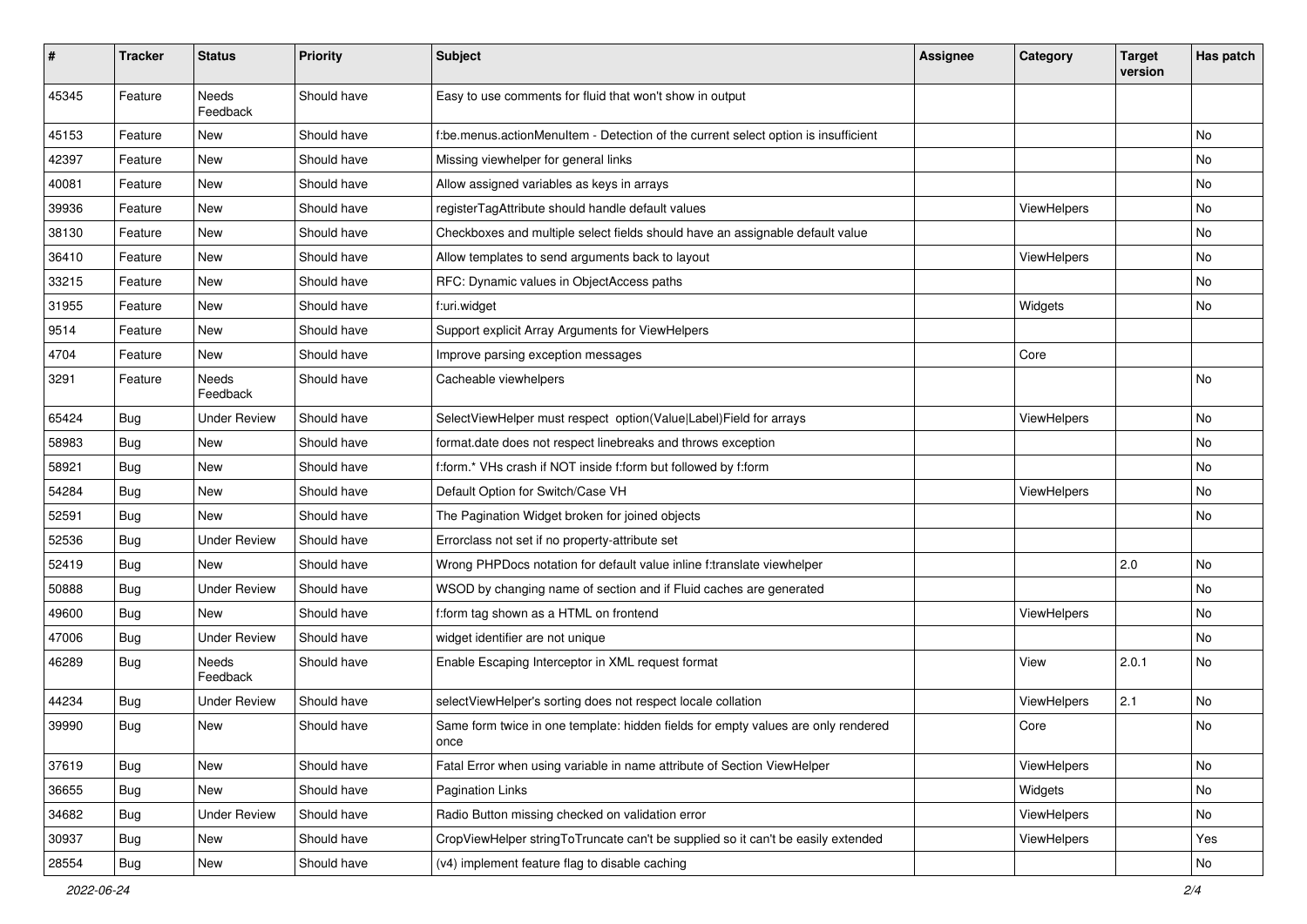| #     | <b>Tracker</b> | <b>Status</b>     | <b>Priority</b> | <b>Subject</b>                                                                                              | <b>Assignee</b>             | Category           | <b>Target</b><br>version | Has patch |
|-------|----------------|-------------------|-----------------|-------------------------------------------------------------------------------------------------------------|-----------------------------|--------------------|--------------------------|-----------|
| 28553 | Bug            | New               | Should have     | improve XHProf test setup                                                                                   |                             |                    |                          | <b>No</b> |
| 28552 | Bug            | New               | Should have     | (v5) write ViewHelper test for compiled run; adjust functional test to do two passes<br>(uncached & cached) |                             |                    |                          | No        |
| 28550 | Bug            | New               | Should have     | (v4) make widgets cacheable, i.e. not implement childnodeaccess interface                                   |                             |                    |                          | No        |
| 28549 | Bug            | New               | Should have     | make widgets cacheable, i.e. not implement childnodeaccess interface                                        |                             |                    |                          | No        |
| 13045 | Bug            | New               | Should have     | Entity decode of strings are different between if-conditions and output of variable                         |                             |                    |                          |           |
| 8648  | Bug            | <b>New</b>        | Should have     | format.crop ViewHelper should support all features of the crop stdWrap function                             |                             | <b>ViewHelpers</b> |                          | No        |
| 3481  | Bug            | New               | Should have     | Use ViewHelperVariableContainer in PostParseFacet                                                           |                             | Core               |                          | <b>No</b> |
| 5636  | Task           | Under Review      | Must have       | Form_RadioViewHelper and CheckBoxViewHelper miss check for existing object<br>before it is accessed.        |                             |                    |                          | No        |
| 51100 | Feature        | New               | Must have       | Links with absolute URI should have the option of URI Scheme                                                |                             | <b>ViewHelpers</b> |                          | <b>No</b> |
| 60856 | <b>Bug</b>     | New               | Must have       | Target attribute not supported by the form viewhelper                                                       |                             | ViewHelpers        |                          | Yes       |
| 57885 | Bug            | New               | Must have       | Inputs are cleared from a second form if the first form produced a vallidation error                        |                             |                    |                          | No        |
| 49038 | Bug            | New               | Must have       | form.select does not select the first item if prependOptionValue is used                                    |                             |                    |                          | No        |
| 45384 | Bug            | New               | Must have       | Persisted entity object in widget-configuration cannot be deserialized (after reload)                       |                             | Widgets            | 2.0.1                    | No        |
| 40064 | <b>Bug</b>     | New               | Must have       | Multiselect is not getting persisted                                                                        |                             | ViewHelpers        |                          | <b>No</b> |
| 38369 | Bug            | <b>New</b>        | Must have       | Resource ViewHelpers should not fall back to request package                                                |                             | View               |                          | <b>No</b> |
| 27607 | Bug            | New               | Must have       | Make Fluid comparisons work when first element is STRING, second is NULL.                                   |                             | Core               |                          | <b>No</b> |
| 54195 | Task           | New               | Should have     | Rename and move FormViewHelper's errorClass value, currently 'f3-form-error'                                | Adrian Föder                | <b>ViewHelpers</b> |                          | No        |
| 51239 | Bug            | Under Review      | Must have       | AbstractViewHelper use incorrect method signature for "\$this->systemLogger->log()"                         | Adrian Föder                | Core               |                          | Yes       |
| 58862 | Bug            | Needs<br>Feedback | Should have     | FormViewHelper doesn't accept NULL as value for \$arguments                                                 | <b>Bastian</b><br>Waidelich | <b>ViewHelpers</b> |                          | Yes       |
| 53806 | Bug            | Under Review      | Should have     | Paginate widget maximumNumberOfLinks rendering wrong number of links                                        | <b>Bastian</b><br>Waidelich | Widgets            |                          | <b>No</b> |
| 59057 | Bug            | Under Review      | Must have       | Hidden empty value fields shoud be disabled when related field is disabled                                  | <b>Bastian</b><br>Waidelich | <b>ViewHelpers</b> |                          | <b>No</b> |
| 3725  | Feature        | New               | Could have      | CSS Engine                                                                                                  | Christian Müller            | ViewHelpers        |                          | <b>No</b> |
| 55008 | Bug            | Under Review      | Should have     | Interceptors should be used in Partials                                                                     | Christian Müller            |                    |                          | No        |
| 33628 | Bug            | Needs<br>Feedback | Must have       | Multicheckboxes (multiselect) for Collections don't work                                                    | Christian Müller            | <b>ViewHelpers</b> |                          | No        |
| 37095 | Feature        | New               | Should have     | It should be possible to set a different template on a Fluid TemplateView inside an<br>action               | Christopher<br>Hlubek       |                    |                          | No        |
| 8491  | Task           | Needs<br>Feedback | Should have     | link.action and uri.action differ in absolute argument                                                      | Karsten<br>Dambekalns       | <b>ViewHelpers</b> |                          | No        |